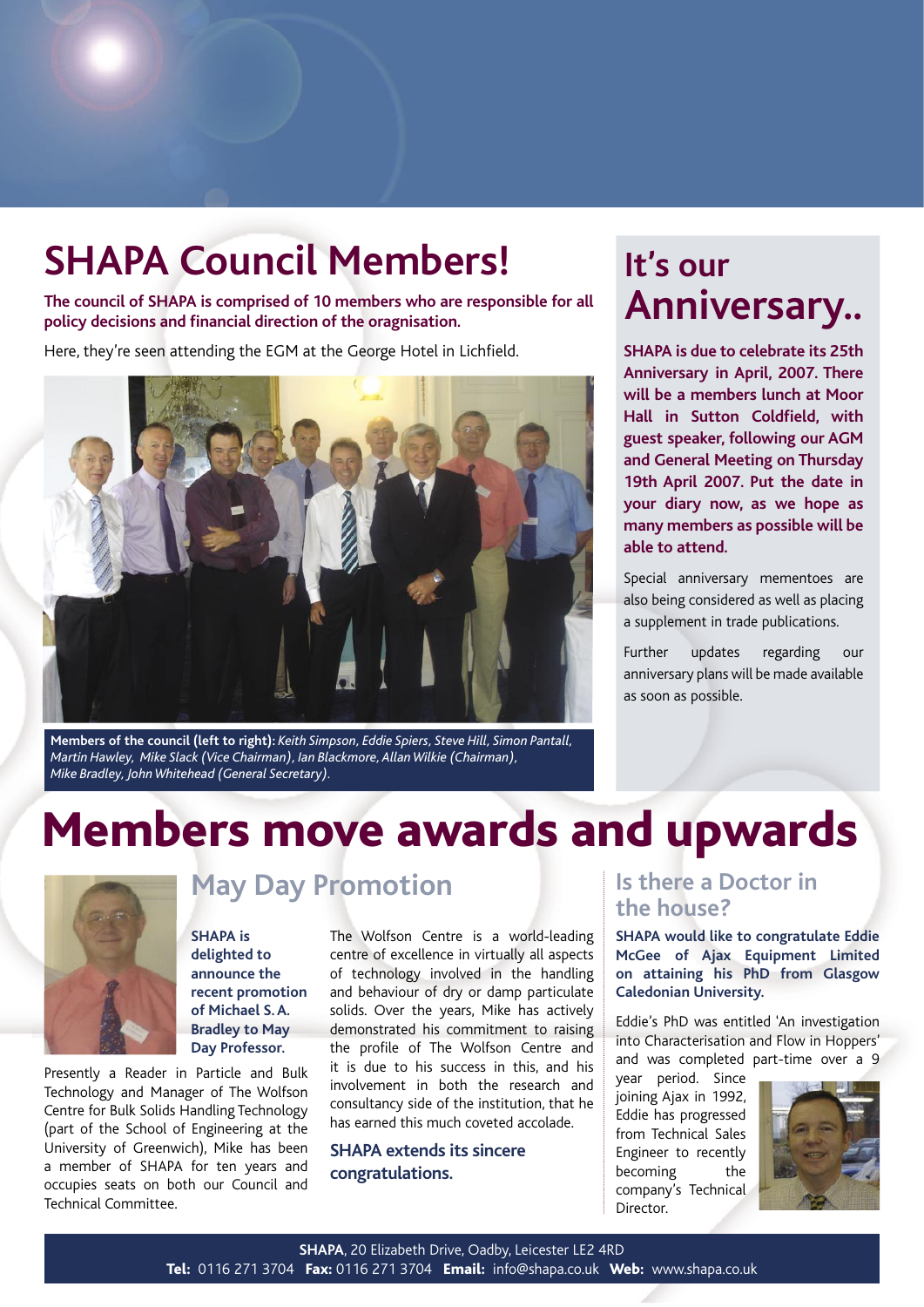

# **New website going live!**

The new and improved SHAPA website will finally be going live this October. Possessing an aesthetically pleasing design, with pages that have been extended to high resolution, our intention was to achieve a more corporate feel to the site.

Created as an information portal with easy navigational indicators, the website will now feature an up-to-the-minute event and trade show calendar; on-line news; and a technical information and assistance facility.

Our aim is not merely to generate more traffic to the website; SHAPA's endeavour

is also to increase the credibility and awareness of our member companies.

A specially designed database will provide members with an opportunity to submit up to five PDFs of information. This could include company brochures, case studies, new products or other items of news so please send these on to us as soon as possible.

For those of you wishing to renew or place a banner advert on the SHAPA website, please be aware that the cost has risen slightly to £220 (previously £200).

Information previously only accessible to members (for example technical papers) will now be made available to all visitors. The purpose of this is to encourage more customers to visit the SHAPA website and to gain an insight into some of the numerous benefits of becoming fullyfledged members. Existing members can still rely on us to deliver the same degree of service - just with a little more panache!



## In this Issue...

- Going Live?
- New Members
- It's all in the Presentation
- easyFairs Solids Exhibition and Learn Shops
- Croner Business Helpline
- Beware the Number in Red!
- ATEX Guidance Document
- It's our Anniversary!
- May Day Promotion!
- Is there a Doctor in the House?

New Members **Due to the continuing success of our recruitment programme**,  $\mathbf{S}$  SHAPA takes great pleasure in introducing four new member companies:

- Donaldson Membranes, Newton-le-Willows Manufacturers of filtration membranes
- Brice-Baker Group, Wyboston, Bedfordshire Involved in system and component (silos, dryers, silo dischargers, cleaners etc) manufacture for the solids handling industry
- Perry of Oakley, Honiton, Devon This company deals in the manufacture and installation of conveyors, elevators and grain handling equipment
- SRS Services, Derby

Handles installation and servicing of vacuum systems, weighing & bagging plants and dust extraction systems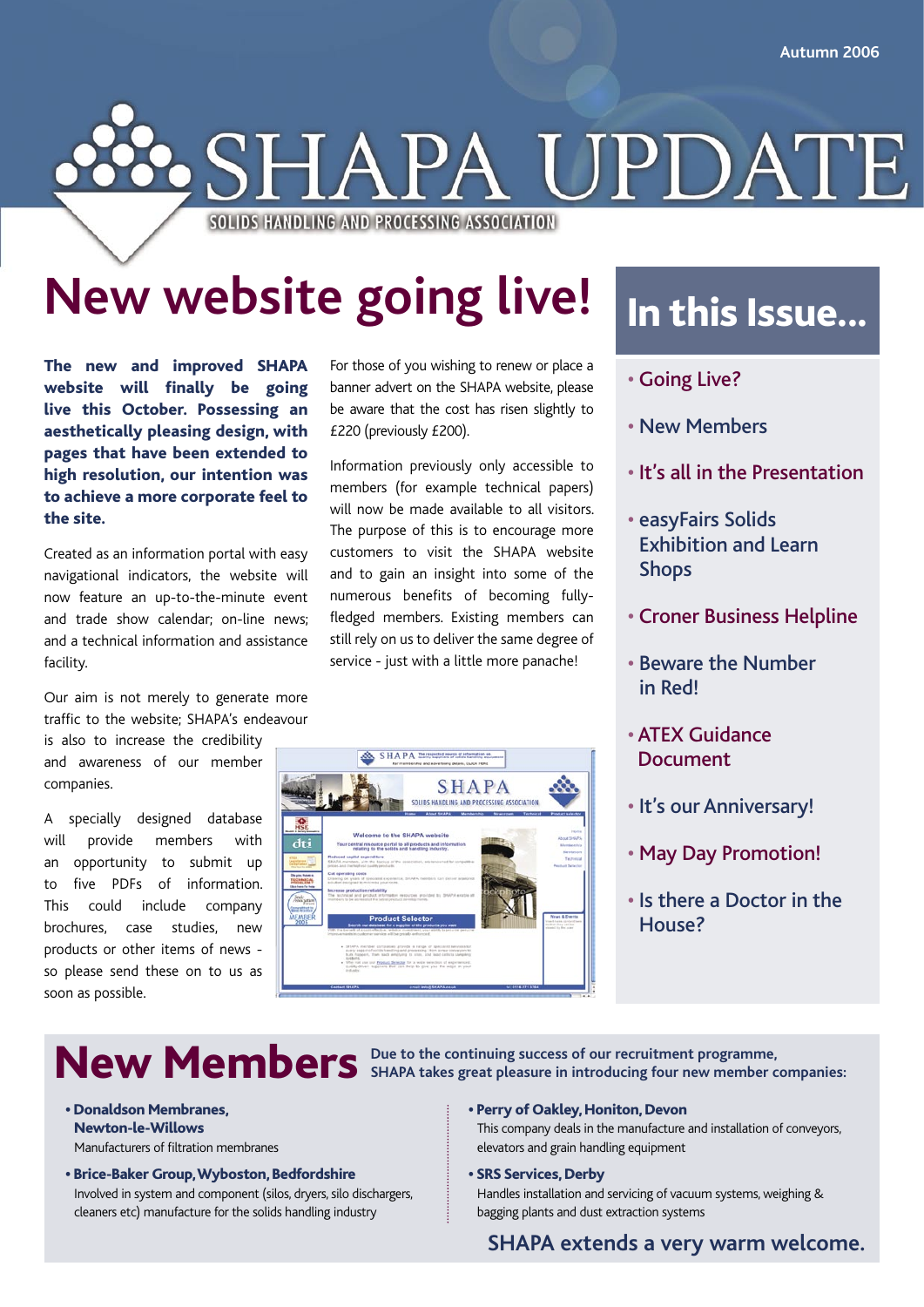

### **Marketing Seminar** *- It's all in the Presentation*



### **Following the success of our Seminar on Marketing Skills last year, SHAPA is currently planning a follow-up on 'Successful Presentation Skills'.**

The date for this has been provisionally targeted for Wednesday 14th March 2007. The venue has yet to be decided but it is likely to be held somewhere in the Midlands for ease of access.

Some of the topics to be covered will include:

- *Preparing and structuring presentations • Delivering and managing the presentation*
- *Use of visual aids*
- *Body language*
- *Voice control*
- *Available equipment and its use*
- *• Examples of both good and bad practice*

**SHAPA Chairman, Allan Wilkie, has reported a further re-organisation within UKTI. This has brought about the formation of an Engineering Sector Group which will be responsible for allocating funds.** 

Alan Rawlinson, who retired from Portasilo in August 2006, has been appointed a member of the new Engineering Sector Group and will push our cause forward.

UKTI have indicated that they have ear-marked approximately £60K of support. This is to cover the organisation of:

- *A seminar 'Developing international trade in the Solids Handling Sector' - arranged for Tuesday 19th September*
- *An Inward Mission January/February 2007*
- *An Outward Mission Later in 2007*

In late October or early November, UKTI also plan to bring a number of their overseas staff to the UK for sector training and awareness. ISHAB have been asked to promote the Solids Handling Sector during this visit.

# **ISHAB easyFairs Solids Show**

**SHAPA has been informed that easyFairs now have ninety registered exhibitors at this year's show at the Ricoh Arena, Coventry, 1st & 2nd November** 

**2006 including 41 SHAPA members and are confident of securing even more.**

The programme will consist of two Learn Shop locations - one for Solids Handling & Processing topics and the other for Environmental & Safety. Each location will stage four presentations per day, except Solids Handling will only give three presentations on its second day due to the scheduled early finish.

As a result of careful planning, none of the presentations organised by SHAPA will run at the same time. Therefore, it will be possible for visitors to attend every Learn Shop talk if so desired.